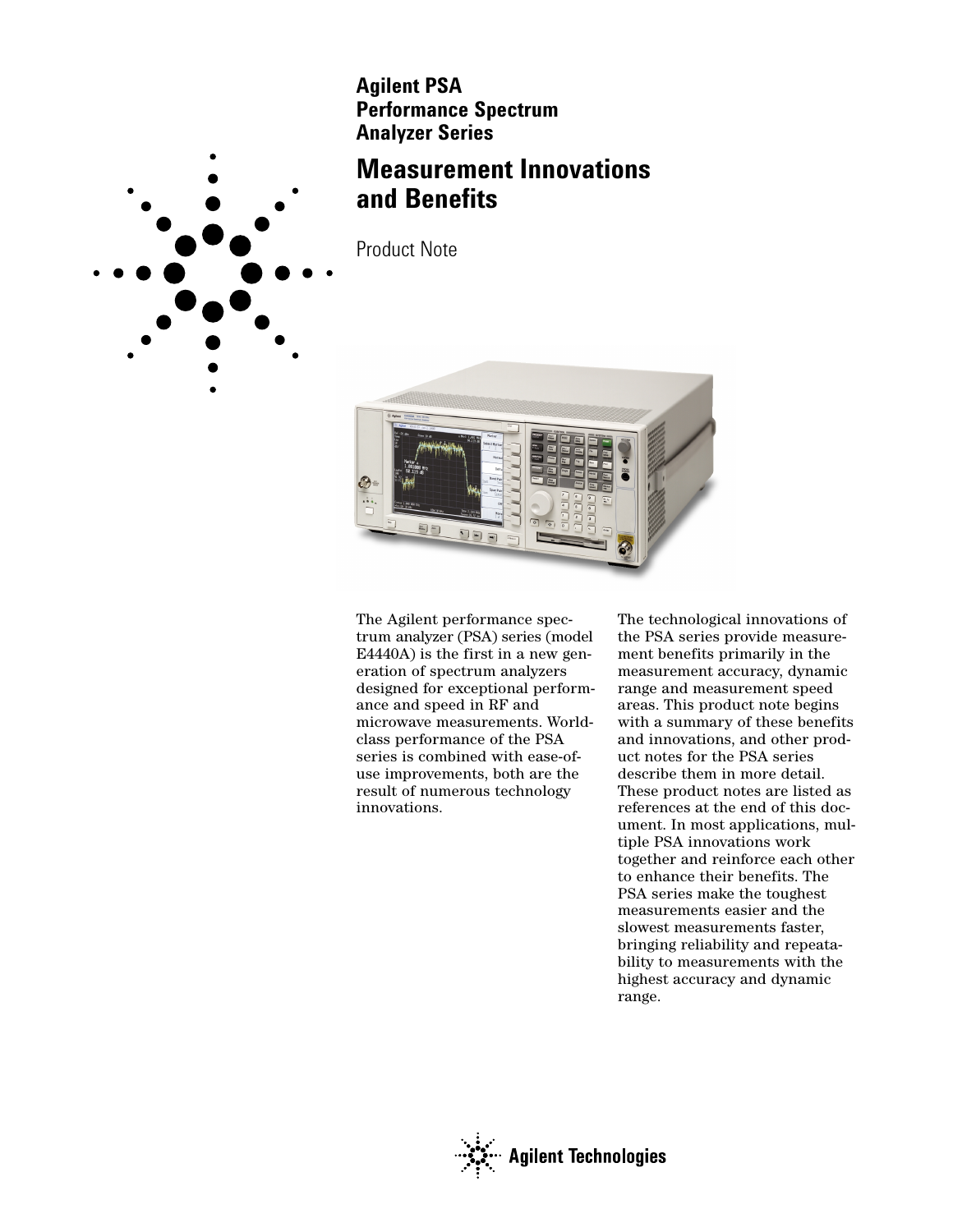## **Measurement Benefits of the PSA Series**

## **Exceptional Amplitude Accuracy and Resolution**

Most amplitude accuracy specifications of the PSA series are approximately 10 times tighter than preceding high-performance spectrum analyzers, such as the Agilent Technologies 8563E. The accuracy improvements apply to continuous wave (CW) signals, signals with both analog and digital modulation, and noise or noise sidebands. Using the Agilent PSA series can eliminate the need for a separate power meter and filters because they combine the frequency selectivity of a spectrum analyzer with accuracy approaching that of a power meter.

**The accuracy and resolution of measurements with the PSA series can eliminate the need for a separate power meter. In this illustration, a two-tone measurement is made at 0.1 dB/div. with a reference level resolution of 0.01 dB.**



Accurate amplitude measurements challenge the entire analysis chain, including the input section, downconversion, signal processing, and detection. Innovations in the PSA series that contribute to accuracy include:

- •Highly accurate, built-in 50 MHz calibrator, matching the calibration frequency of many power meters.
- New and more effective calibration/correction algorithms.
- All-digital implementation of a swept spectrum analyzer IF section—allowing many error sources to be reduced or eliminated. These include RBW/ENBW (resolution bandwidth/equivalent noise bandwidth) uncertainty, log amplifier inaccuracy, RBW filter sweep effects, RBW switching uncertainty, and IF gain uncertainty.
- Improved input design, including attenuator accuracy and flatness and accurate input impedance to reduce mismatch

error.

• Switchable analog-to-digital converter (ADC) dither to optimize low-level log fidelity or noise floor.

In some applications, relative power accuracy and resolution are the most important. For these measurements the PSA series' 0.1 dB/div. display resolution, 0.01 dB reference level resolution, and 3-digit marker readout provide an extremely detailed view of signal characteristics and trends.

For more information on the exceptional amplitude accuracy of the PSA series and suggestions for optimizing accuracy in typical measurements see the PSA series product note entitled *Amplitude Accuracy,* literature number 5980-3080EN.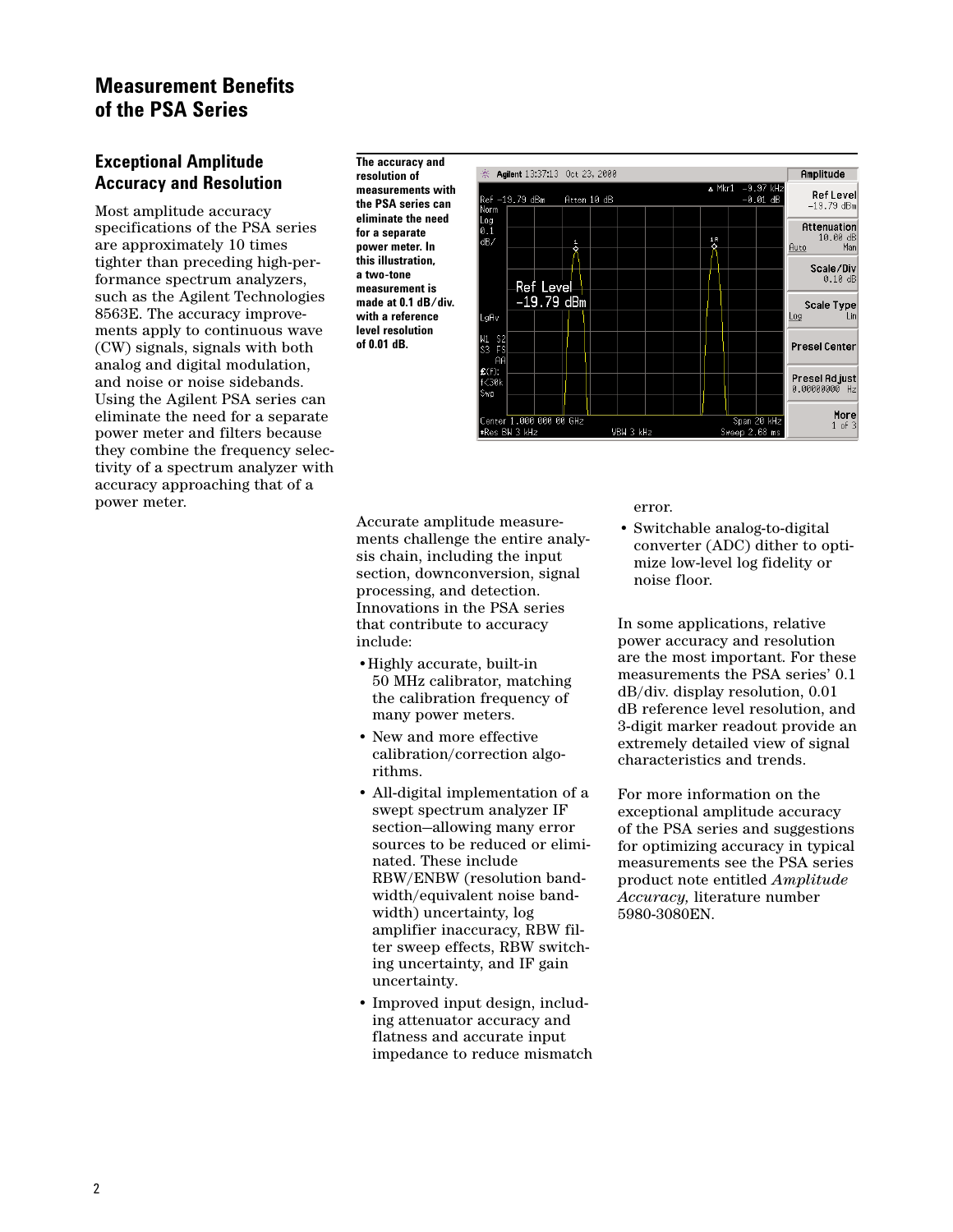### **High Dynamic Range in a Wide Variety of Measurements**

Dynamic range is quantified in several different ways, depending on the application. The PSA series provide wide dynamic range as specified in the following ways:

- •TOI-to-noise dynamic range—A challenging example is the ability to measure W-CDMA ACP (adjacent channel power). Typical performance for the Agilent PSA series is 73 dB.
- •Phase noise dynamic range Good specified performance at 10 —100 kHz offsets (-113 to -118 dBc/Hz) is accompanied by exceptional performance at 1 MHz (-142 dBc/Hz) to 6 MHz (-146 dBc/Hz) offsets and beyond, critical for GSM systems.
- •Log fidelity dynamic range Logarithmic amplification is performed digitally, therefore it is possible to provide a log range that is limited only by the instrument noise. Signals from - 10 dBm to near the noise floor at -156 dBm can be measured without changing the IF gain or the input attenuation.
- •Compression-to-noise dynamic range —The PSA series input mixer can be driven with signals as large as +5 dBm and still observe sidebands accurately (less than 1 dB compression of sidebands). This perform-ance is excellent for measuring outof-band signals emissions in demanding applications like GSM.

**The PSA series provide measurements with exceptional dynamic range due to their careful analog design and digitally-implemented IF section.**



The usable dynamic range of the PSA is enhanced by a standard 2 dB step attenuator that covers the complete frequency range of the analyzer, and by the ability to switch off ADC dither to lower displayed-average noise level (DANL).

For more information on the dynamic range performance of the PSA series and suggestions for optimizing dynamic range in typical measurements see the PSA series product note entitled *Optimizing Dynamic Range for Distortion Measurements*, literature number 5980-3079EN.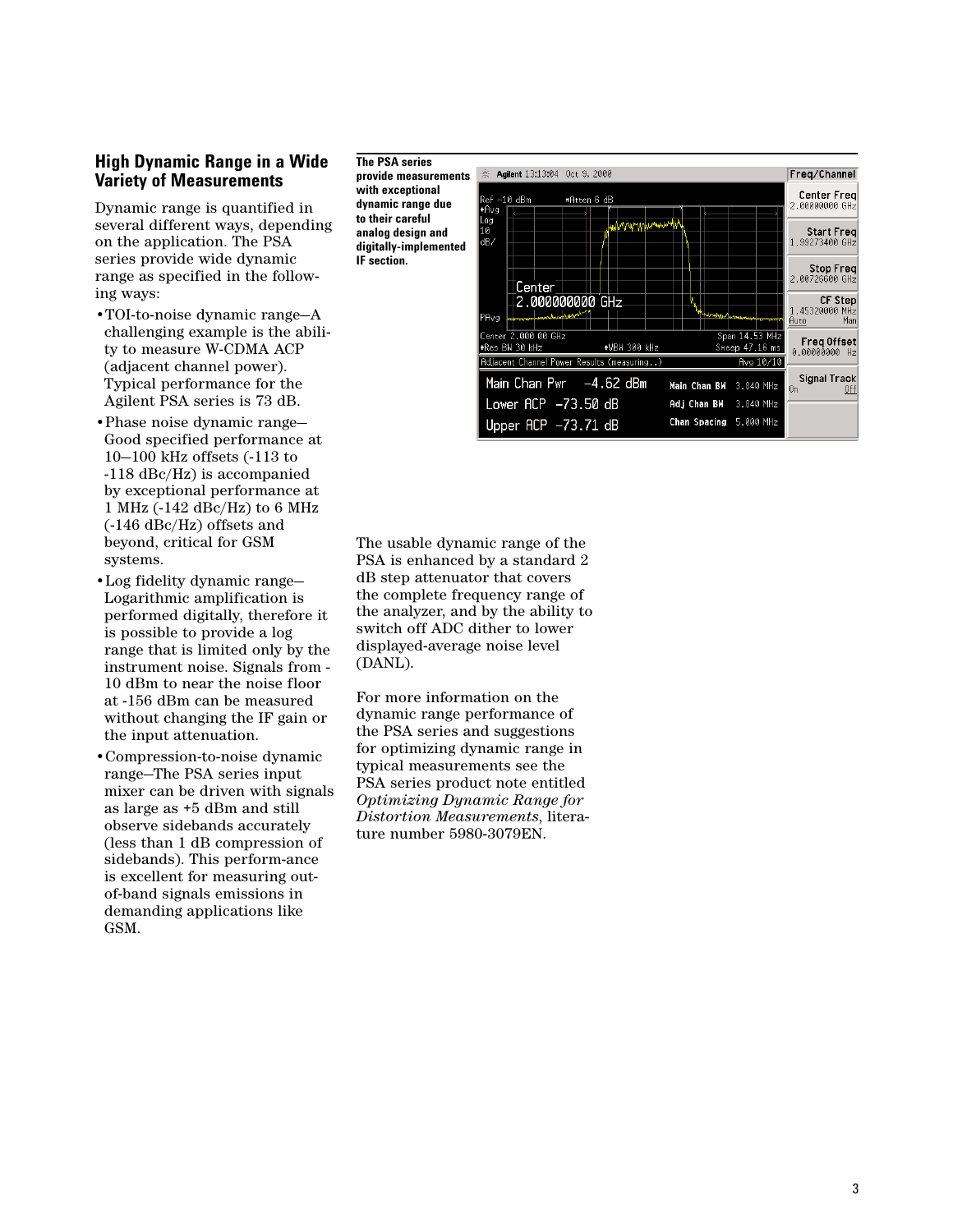## **Faster Measurements for Demanding Applications**

Spectrum measurements requiring high dynamic range and/or high amplitude accuracy are often slow. Slow measurement speeds are also typical for narrow frequency span measurements using traditional spectrum analyzers. In most cases, these slow measurements require the use of a narrow resolution bandwidth, either to reduce DANL or to provide appropriate frequency resolution. Measurements of noise or noise-like signals may also be time-consuming due to the need for averaging or narrow video bandwidth (VBW) to reduce the variance of the signal.

**Innovations such as digital filters and flexible FFT processing provide narrowband measurements that are much faster than those of traditional swept analyzers. This two-tone measurement is performed in FFT mode in only 0.034 seconds on the PSA, while a traditional swept analyzer would require 4 seconds.**



Innovations in the PSA series improve measurement speeds for slow measurements. These improvements are typically larger for the slowest measurements. The speed improvements are the result of PSA technologies including:

- •Digital IF filters—Digital filters offer better selectivity (shape factor) for a given bandwidth, can be swept faster than analog filters, and provide finer RBW settings to optimize speed/resolution trade-offs.
- •FFT analysis—Fast Fourier Transform (FFT) processing provides the greatest speed improvements for narrowband analysis. The PSA series' FFT implementation includes variable block size, variable number of FFTs/span, and ADC autoranging to provide increased accuracy and dynamic range.
- •Low inherent noise level—The excellent noise figure of the PSA series decreases the need for narrow (slow-sweeping) RBWs that would otherwise be needed to reduce DANL.

•Averaging techniques—The PSA series' flexible detector modes, innovative averaging, and digital VBW filtering can be used alone or in combination to reduce noise variance quickly.

User interface features also contribute to effective measurement speed. When display updates are slow, it can be difficult to adjust center frequency or frequency span to bring the desired signals on screen. The PSA series implement a feature called "panning", where existing measurement data is reformatted instantly in response to user adjustments of span or center frequency. This prevents visual loss of the signal and reduces operator adjustment time.

For more information on the use of FFT and swept measurements in the PSA series, and suggestions for optimizing measurement techniques for speed, accuracy and dynamic range, see the PSA series product note entitled *Swept and FFT Analysis*, literature number 5980-3081EN.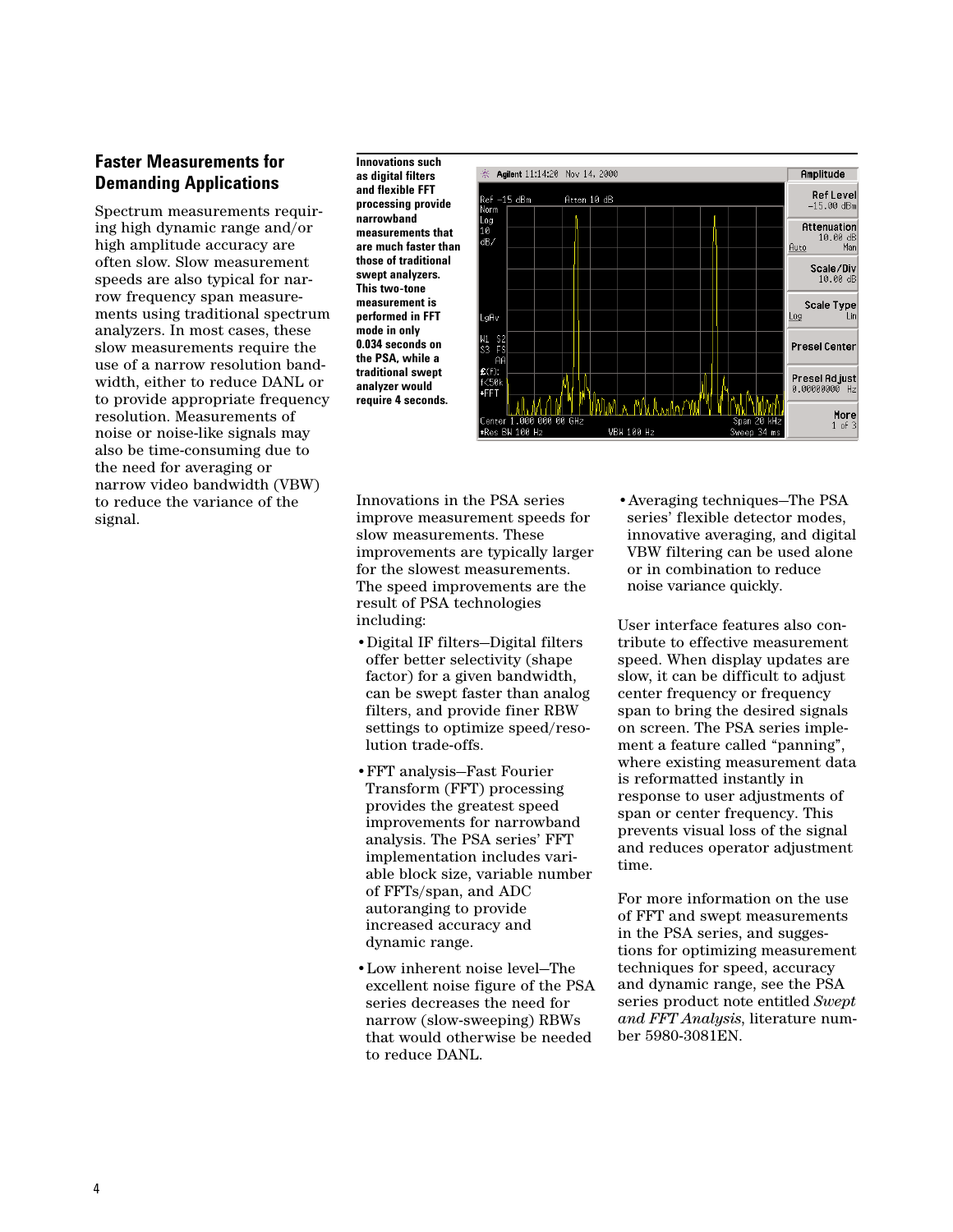## **Technology Innovations of the PSA Series**

## **Digital Implementation of a Swept Spectrum Analyzer IF Section**

The Agilent PSA series performtraditional swept spectrum analysis with all-digital resolution bandwidth (RBW) filters. Implementing these filters with digital technology provides several benefits.

- •Filter shape factor—Using digital technology, it is possible to build filters with a better shape factor (ratio of 3 dB to 60 dB bandwidth). The shape factor of the filters in the Agilent PSA series is 4.1:1 versus approximately 12:1 for traditional analog filters. This increased resolving power for unequal-level signals means that a wider RBW can often be used in a given measurement, providing faster sweep speeds.
- •Variable bandwidth RBW filters—High-speed digital signal processing (DSP) replaces traditional analog filters; RBW can now be set in fine (10%) steps instead of the typical 1-3- 10 arrangement. This allows the RBW to be set in a measurement to optimize speed, dynamic range, and resolving power in any combination.
- •Exact and predictable RBW— When measuring noise and noise-like signals, it is important to know the precise bandwidth (usually expressed as equivalent noise bandwidth or ENBW) of the RBW filter. The characteristics of digital filters are stable and highly predictable, leading to greater amplitude accuracy when the PSA series are used to measure noise or noise-like digitally modulated signals in communications applications.
- •RBW switching uncertainty— Once again, the predictable characteristics (insertion loss in this case) of digital RBW filters increase amplitude accuracy by dramatically reducing one of the error terms in amplitude measurements. This improves repeatability and measurement confidence.
- •Oversweeping RBW filters— The sweep rate for analog filters has typically been set to approximately RBW<sup>2</sup>/2 [Hz/s] in a compromise between measurement speed and amplitude/frequency errors due to fast sweeping. However this formula is not a natural law, and the effects of faster sweeps can be precisely corrected when predictable, linear phase digital RBW filters are used. In the Agilent PSA series, these filters sweep about twice as fast as analog filters and with greater accuracy.

The all-digital IF section in the PSA series includes other innovations, which add flexibility and power to a variety of spectrum measurements.

- •Multiple detector modes include normal, peak, minimum, sample, and average (RMS). Today's digitally modulated signals often behave more like noise (whose characteristics must be statistically measured) than the discrete, deterministic signals that traditional swept analyzers were designed for. For optimum speed, accuracy (without cumbersome corrections), and repeatability, it is vital to select the best detector type to accurately and quickly measure a variety of signal types.
- •Digital logarithmic amplification—Performing logarithmic amplification as a mathematical operation significantly improves the linearity error term in amplitude measurements. The reference level of a measurement can be set independently of the signal level, eliminating the need to move part of a signal out of thedisplay range before an accurate measurement can be made. Signals from -10 dBm to near the noise floor at -156 dBm can be measured without changing the IF gain or the input attenuation.
- •Increased display resolution— Digital manipulation of display data makes it easy to see small signal differences or changes. The PSA series provides 0.1 dB/div. display resolution, 0.01 dB reference-level resolution, and 3-digit marker readout.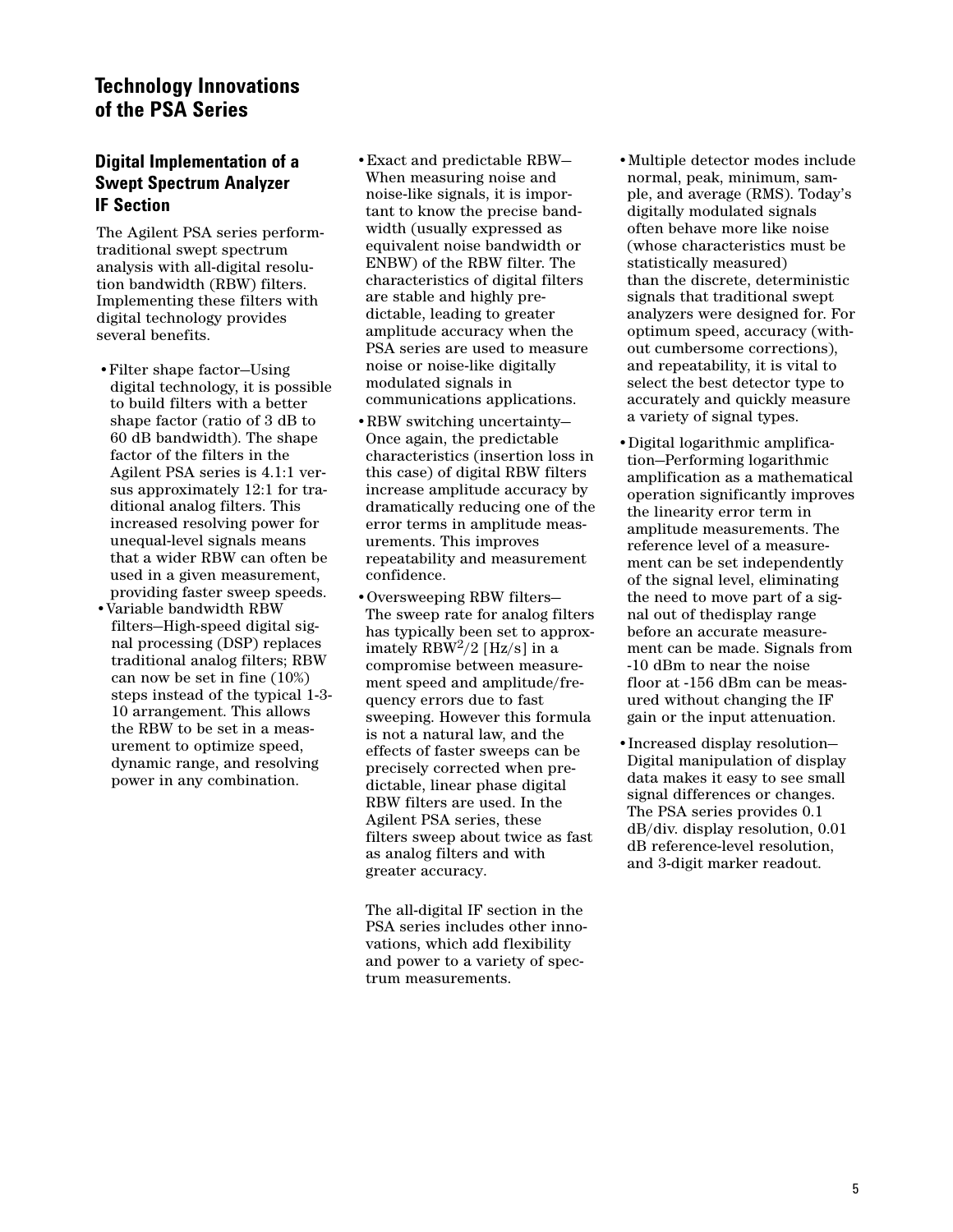## **Sophisticated Automatic Coupling of Measurement Parameters With Complete Manual Control**

The PSA series spectrum analyzers default to automatic coupling of most measurement parameters. If changed, these couplings can be restored by the "Auto couple" key. These parameters can also be set manually by the user to optimize a particular measurement characteristic. In addition to the traditional couplings of RBW, VBW, and sweep time, there are other examples of measurement intelligence embedded in the Agilent PSA series features and firmware:

- •The choice of FFT or swept analysis can be automatically determined by span and RBW. It can be selected by rules that optimize speed or rules that optimize dynamic range. Alternatively, the user can specifically choose FFT or swept analysis. The user can choose a near continuum of speed/dynamic range performance between FFTs and swept, where the frequency span is analyzed by a user-controlled number of FFTs. These narrower FFTs can approach the dynamic range of swept measurements, while offering faster measurement speeds.
- •The local oscillator (LO) configuration can be set to optimize the close-in phase noise performance (below 50 kHz offsets) or the wideband performance (above 50 kHz offset). The LO can also be optimized for fast tuning between center frequencies.
- •Dither, an additive signal that linearizes the ADC, can be set for best detection linearity (the "dither on" mode improves lowlevel log fidelity from about 0.5 dB to 0.07 dB) or best noise floor (the "dither off" mode has about 1.5 dB lower displayedaverage noise level).
- •Detector types can be chosen automatically or manually. The peak detector offers the best accuracy for CW signals, while the average detector is best for power measurements or measuring complex modulated signals. The sample detector provides a good tradeoff between accurate peak measurements and measurements of noise. The normal detector is a good choice for making signal versus noise judgments.
- •Averaging scales can be automatically or manually selected. The averaging processes include trace averaging, the average detector type, VBW filtering, and the noise marker. All of these processes can be performed on a power scale for optimum speed and RMS detection in channel power measurements, a log scale for optimum CW measurements (especially near the noise floor), or a voltage scale (the best choice for observing pulsed RF transitions).

## **2 dB Step Attenuator**

The PSA series provide a standard 2 dB resolution step attenuator covering the full frequency range of the analyzer. The fine amplitude resolution of this attenuator allows the user to obtain the ideal signal level at the input of the analyzer, optimizing the particular kind of dynamic range that is most important for a given measurement. This allows the analyzer's inherent high dynamic range to be realized no matter what the signal level.

## **Multiple Measurement Modes Including FFT, Swept, and Combination**

FFT spectrum analysis provides much faster measurements (typically 1-2 orders of magnitude faster than traditional spectrum analyzers) for narrow spans and RBWs. However, dynamic range for a single FFT analysis may be limited by the noise inherent in wide bandwidth analog-to-digital (ADC) conversion and the inability to autorange the ADC during the measurement.

Swept analysis using digital RBW filters provides the highest accuracy and dynamic range and is typically twice as fast as traditional analog spectrum analysis.

A combined analysis mode, involving a stepped-frequency LO and multiple FFT calculations for a single frequency span, provides a continuum of performance in terms of speed and dynamic range. This allows for an optimum combination of measurement speed and dynamic range.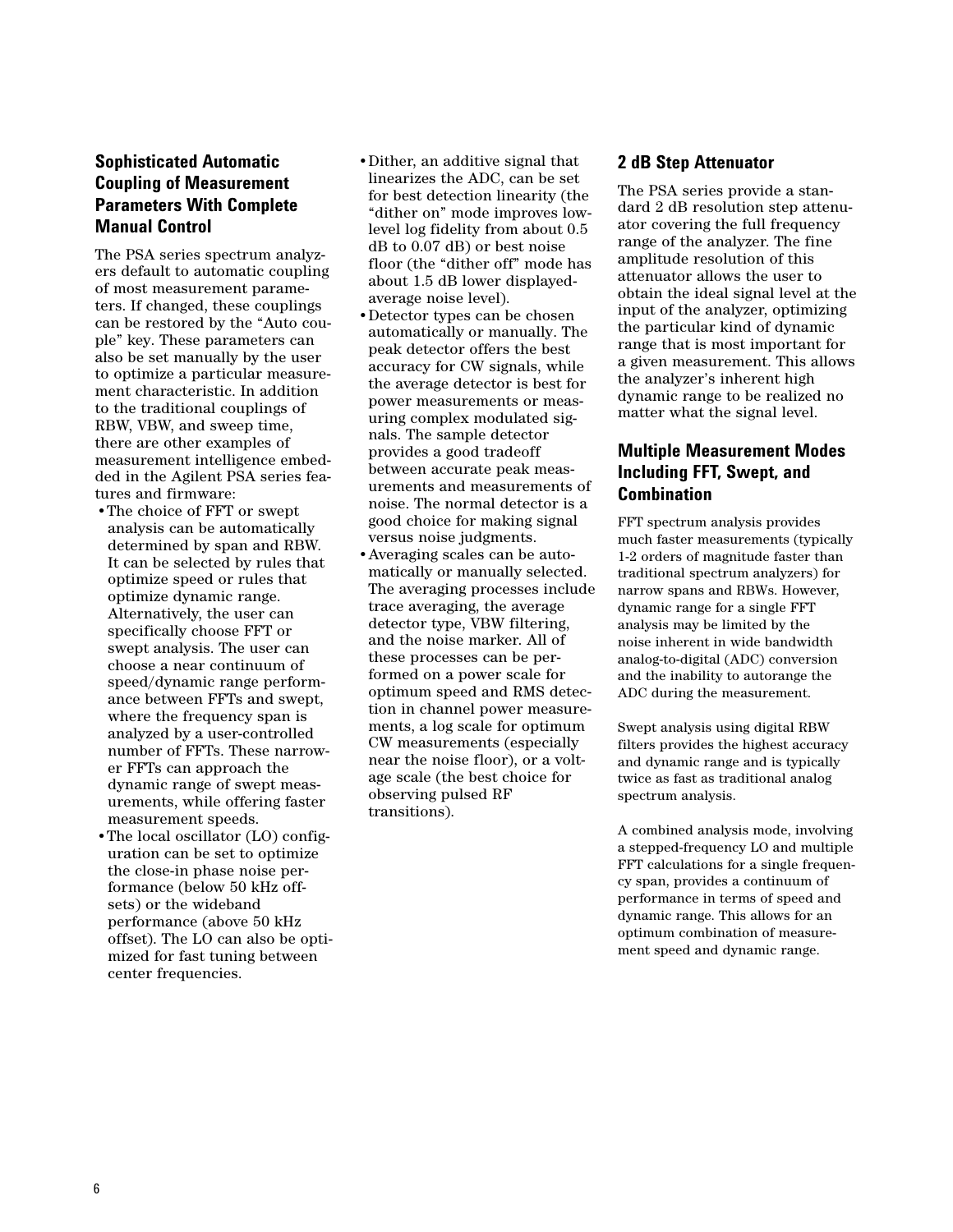### **Multiple-Mode Local Oscillator**

The flexibility of the PSA series local oscillator offers an opportunity to optimize speed and dynamic range for different frequency offsets. The dynamic behavior of this LO is selected automatically and can also be changed by the user to suit their measurement priorities.

- Close-in/wideband phase noise optimization—The already excellent phase noise of the PSA series can be further optimized for either close-in (<50 kHz offset) or wideband measurements. This can yield several dB better phase noise for a given measurement.
- Fast-switching local oscillator mode—Faster-switching LOs typically have more phase noise. The ability of the PSA series to switch modes and change the tradeoff means that some measurements covering wide frequency ranges can be made more quickly.

#### **Specifications**

| <b>Frequency coverage</b>        | 3 Hz to 26.5 GHz                    |
|----------------------------------|-------------------------------------|
| <b>DANL</b>                      | $-153$ dBm (10 MHz to 3 GHz)        |
| Absolute accuracy                | $\pm 0.27$ dB (50 MHz)              |
| <b>Frequency response</b>        | $\pm 0.40$ dB (3 Hz to 3 GHz)       |
| <b>Display scale fidelity</b>    | $\pm 0.07$ dB total (below -20 dBm) |
| <b>TOI</b> (mixer level -30 dBm) | $+16$ dBm (400 MHz to 2 GHz)        |
|                                  | $+17$ dBm (2-2.7 GHz)               |
|                                  | $+16$ dBm (2.7-3 GHz)               |
| Noise sidebands (10 kHz offset)  | $-113$ dBc/Hz (CF = 1 GHz)          |
| 1 dB gain compression            | $+3$ dBm (200 MHz to 6.6 GHz)       |
| <b>Attenuator</b>                | $0 - 70$ dB in 2 dB steps           |
|                                  |                                     |

#### **Related Literature for the Agilent PSA Performance Spectrum Analyzer Series**

*The Next Generation* Brochure 5980-1283E

*E4440A PSA Spectrum Analyzer Series* Technical Specifications 5980-1284E

*Optimizing Dynamic Range for Distortion Measurements* Product Note 5980-3079EN

*Amplitude Accuracy* Product Note 5980-3080EN

*Select the Right PSA Spectrum Analyzer for Your Needs* Selection Guide 5968-3413E

*Self-Guided Demonstration* Product Note 5988-0735EN

*Swept and FFT Analysis* Product Note 5980-3081EN

#### **Warranty**

The E4440A is supplied with a 3 year warranty.

**Visit our web site at: www.agilent.com/find/psa**